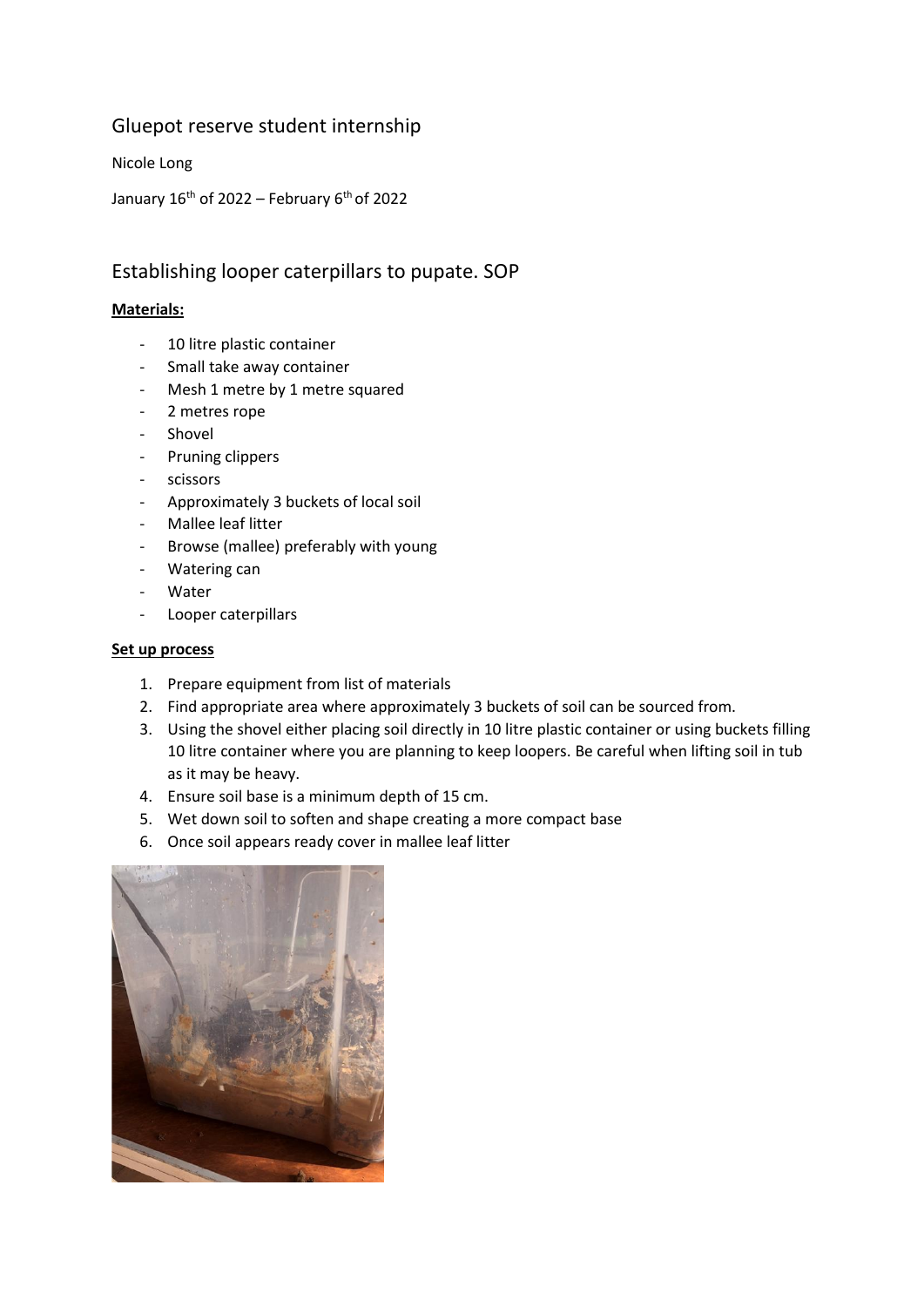- 7. Using scissors create at least 4 holes in the lid of the takeaway container
- 8. Fill this with water and place in tub



9. With pruning clippers source local mallee browse ideally with loopers, ensure there are enough fresh tips on the browse to sustain the caterpillars for a day (minimum 4 sticks)



- 10. Shake the browse of any other invertebrates to prevent contamination or predation of the loopers
- 11. Once browse is clear an amount of loopers on browse determined place the browse sticks in plastic takeaway container filled with water and ensure they are submerged.
- 12. Repeat until you have placed all browse and loopers in container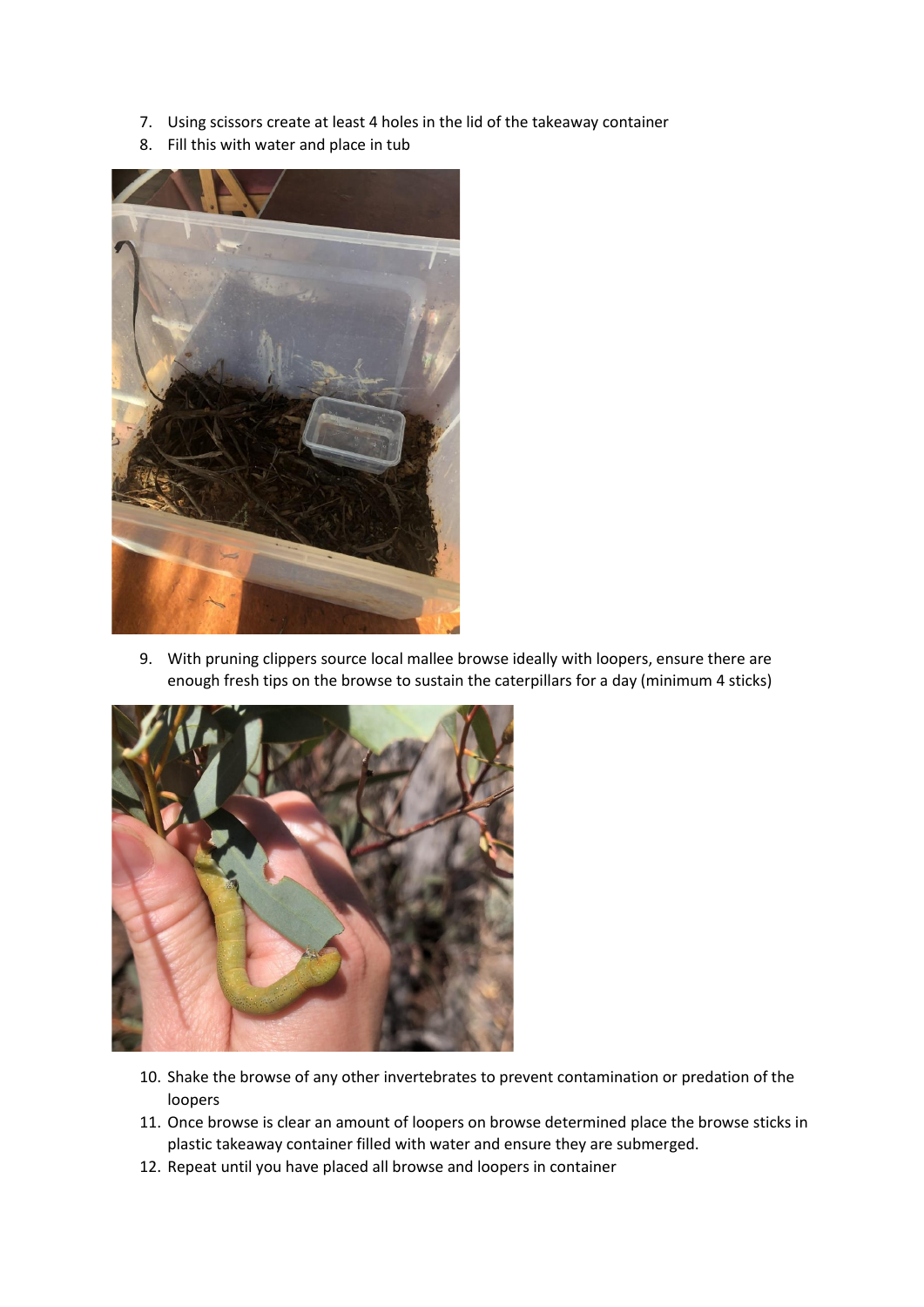

- 13. Cover container with mesh
- 14. Secure mesh using rope, tying in a bow for ease of servicing invertebrates

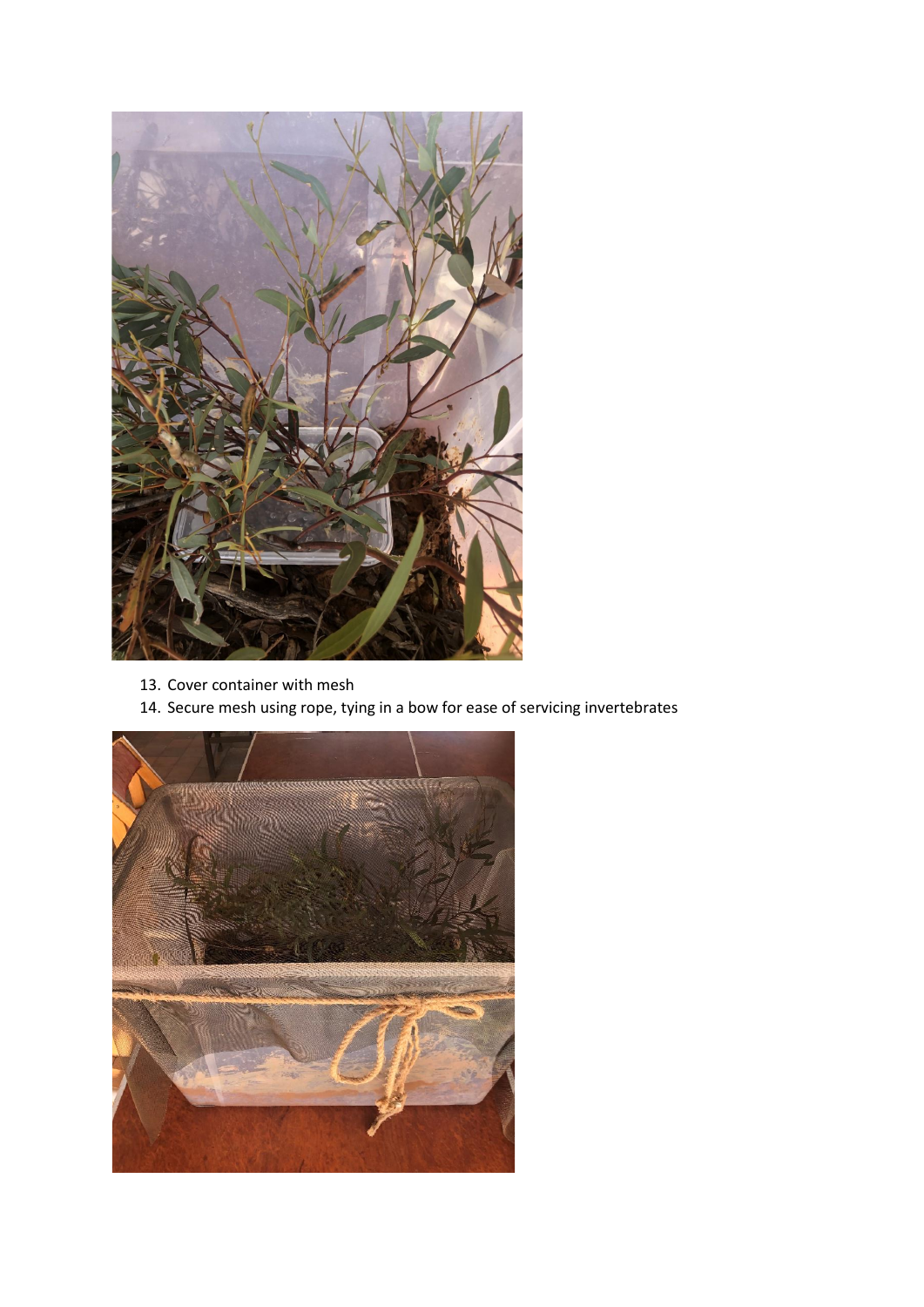## **\*Suspected\* instar stages of looper caterpillar found at gluepot**

Early instar stage; yellow to green in colouration



Middle instar stage; red in colouration with black dots forming on the side



Final instar stage before pupating; slightly red and almost fully black in colouration